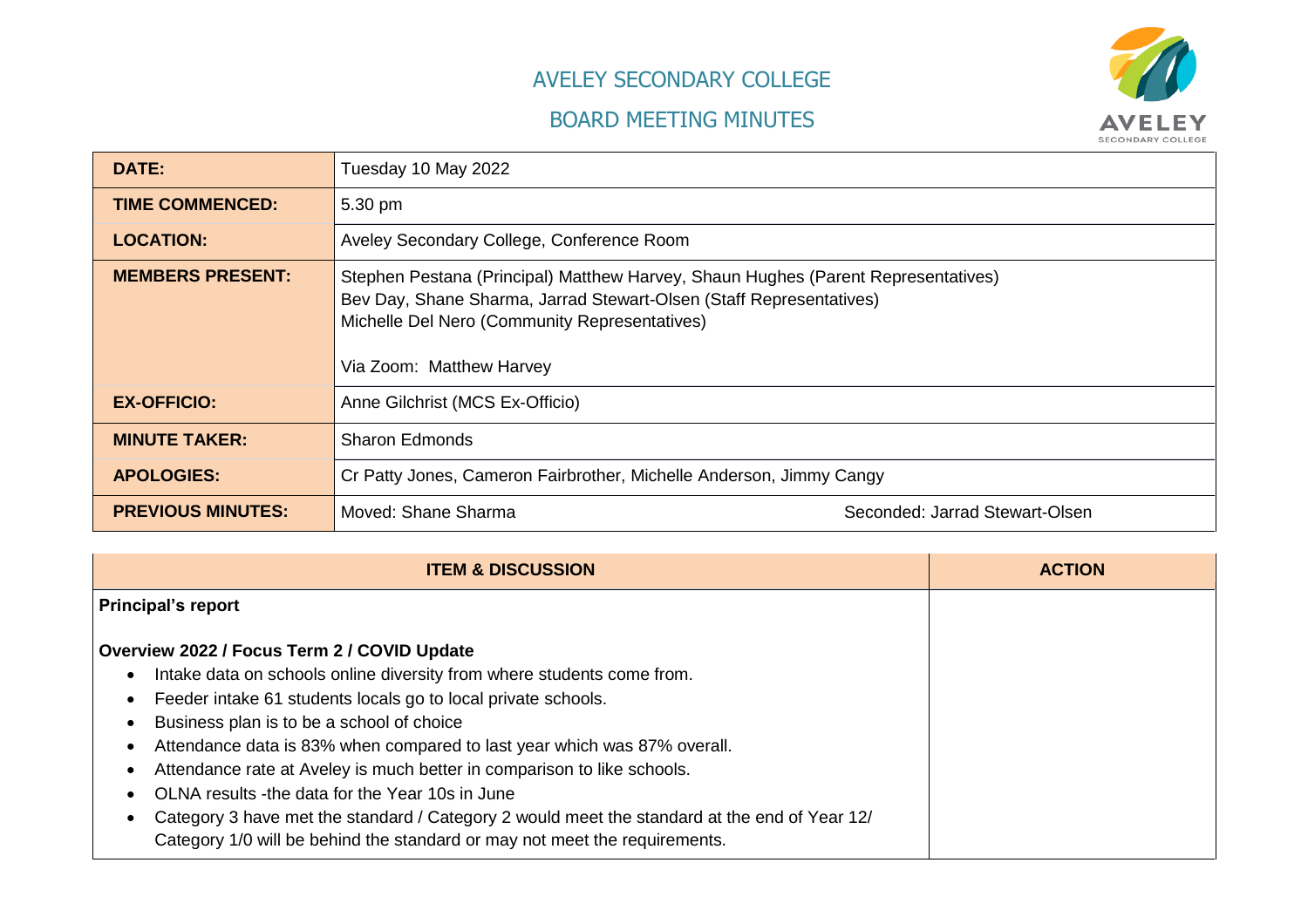| NSA/Category 1/ ESH - May be our target group who will not meet the standards, on the whole our<br>$\bullet$<br>school is progressing.<br>Staffing - Despite the challenges we face, staffing runs well, staffing is better than other schools. In<br>spite of the fact that some staff members have left to other jobs but our replacements have been<br>brilliant. Exit interview for staff in place / reasons for leaving / feedback should be open and<br>transparent.<br>Staff at Aveley were appreciated and acknowledged. Staff have managed staffing very efficiently<br>$\bullet$<br>especially during NAPLAN and other areas of instability.<br>Covid - 26000 RATs to roll out to students. Box of 20 to be given to students in Week 4 distribution<br>$\bullet$<br>will be made each day / year groups. SMS will be sent to parents that they are issued. |  |
|-----------------------------------------------------------------------------------------------------------------------------------------------------------------------------------------------------------------------------------------------------------------------------------------------------------------------------------------------------------------------------------------------------------------------------------------------------------------------------------------------------------------------------------------------------------------------------------------------------------------------------------------------------------------------------------------------------------------------------------------------------------------------------------------------------------------------------------------------------------------------|--|
| OHI 2022 Key Points                                                                                                                                                                                                                                                                                                                                                                                                                                                                                                                                                                                                                                                                                                                                                                                                                                                   |  |
| Occupational Health is critical today, survey is done each time of the year.<br>$\bullet$                                                                                                                                                                                                                                                                                                                                                                                                                                                                                                                                                                                                                                                                                                                                                                             |  |
| Strong Health score - 79% in 2022 in comparison to Last Year 81% 2021 data, it's on a decline but<br>$\bullet$<br>good results.                                                                                                                                                                                                                                                                                                                                                                                                                                                                                                                                                                                                                                                                                                                                       |  |
| Mckinsey summary makes comparison with all Organisations across the global quarter.<br>$\bullet$                                                                                                                                                                                                                                                                                                                                                                                                                                                                                                                                                                                                                                                                                                                                                                      |  |
| Value of College - On the basis of the top current and desired values - In the current scenario over 200<br>$\bullet$<br>people, we have an aggregate of staff stating all the 3 values - Accountability / Student outcome<br>focused excellence and Professional Growth                                                                                                                                                                                                                                                                                                                                                                                                                                                                                                                                                                                              |  |
| It appears we are on the top quartile except for the clarity in role and responsibilities.<br>$\bullet$                                                                                                                                                                                                                                                                                                                                                                                                                                                                                                                                                                                                                                                                                                                                                               |  |
| Outcome by Role - The school is working on issues; for example on school development day many<br>$\bullet$                                                                                                                                                                                                                                                                                                                                                                                                                                                                                                                                                                                                                                                                                                                                                            |  |
| staff are not present in the room. Overall organisational health is fine. Lower in non-teaching roles.                                                                                                                                                                                                                                                                                                                                                                                                                                                                                                                                                                                                                                                                                                                                                                |  |
| HOLAs and staff are focusing on their programs. The school is working on ways to progress and we<br>$\bullet$                                                                                                                                                                                                                                                                                                                                                                                                                                                                                                                                                                                                                                                                                                                                                         |  |
| have been asked by Fogarty and Grattan institute to be a case study for this practice at Aveley.                                                                                                                                                                                                                                                                                                                                                                                                                                                                                                                                                                                                                                                                                                                                                                      |  |
| <b>Associate Principal's Report</b>                                                                                                                                                                                                                                                                                                                                                                                                                                                                                                                                                                                                                                                                                                                                                                                                                                   |  |
| <b>Senior School / Reporting / Electives 2023</b>                                                                                                                                                                                                                                                                                                                                                                                                                                                                                                                                                                                                                                                                                                                                                                                                                     |  |
| Senior school exams new to staff/students<br>٠                                                                                                                                                                                                                                                                                                                                                                                                                                                                                                                                                                                                                                                                                                                                                                                                                        |  |
| Senior school ends in Semester 1 which is earlier than other students.<br>$\bullet$                                                                                                                                                                                                                                                                                                                                                                                                                                                                                                                                                                                                                                                                                                                                                                                   |  |
| Elevate education/Tutoring to sharpen their skills before/ In preparation to their exam.<br>$\bullet$                                                                                                                                                                                                                                                                                                                                                                                                                                                                                                                                                                                                                                                                                                                                                                 |  |
| It's an establishment phase for students and teachers for the first time.<br>$\bullet$                                                                                                                                                                                                                                                                                                                                                                                                                                                                                                                                                                                                                                                                                                                                                                                |  |
|                                                                                                                                                                                                                                                                                                                                                                                                                                                                                                                                                                                                                                                                                                                                                                                                                                                                       |  |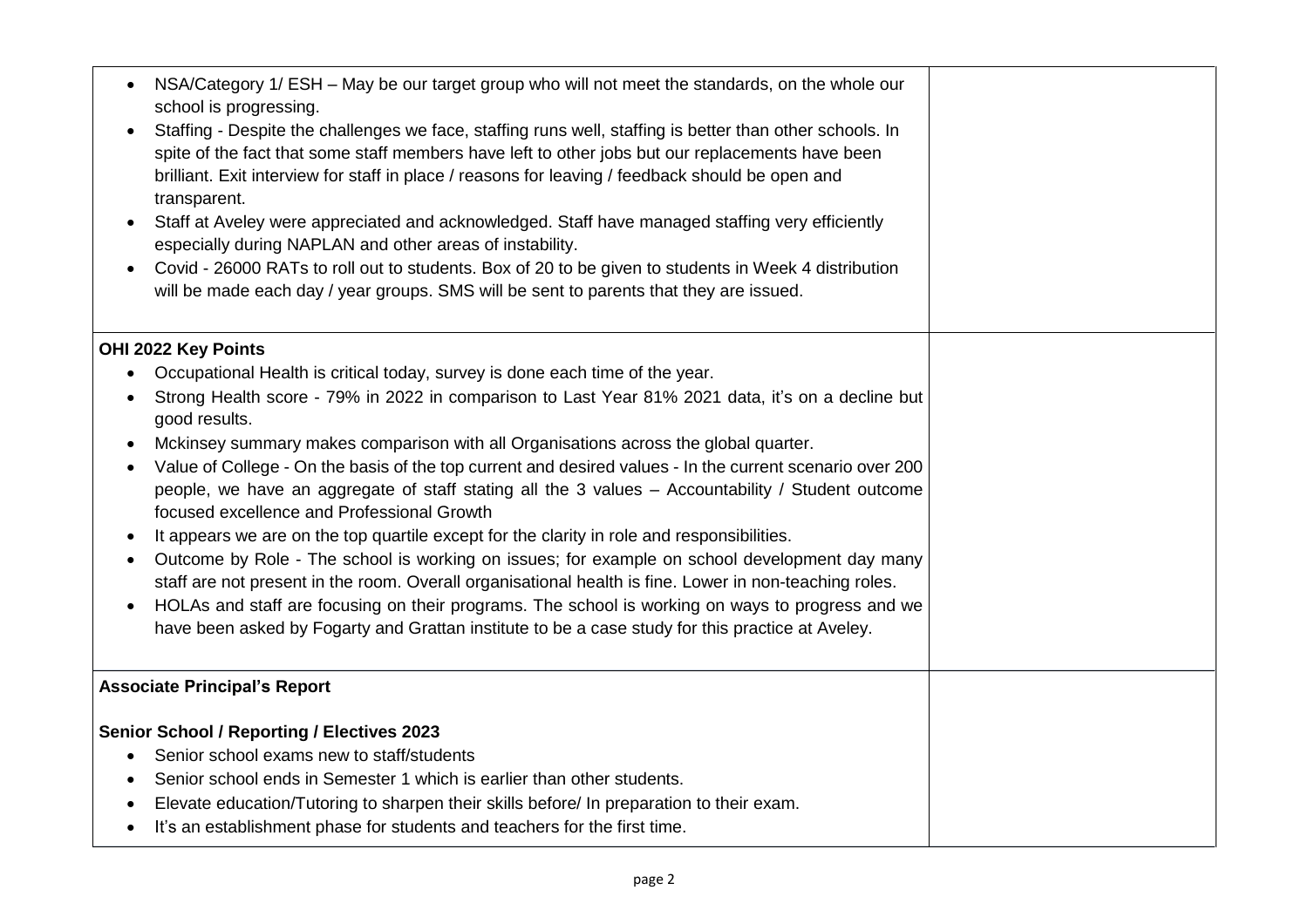| Reporting - Senior School Reports - with no comments<br>$\bullet$<br>Statement of Results / VET competencies / WACE tracking report.<br>Senior School is entering into a different phase with reporting<br>٠<br>Reporting will show an interview if requested by the teacher<br>Year 11 electives will predetermine the Year 11 subjects, it will be an automatic rollover to Year 12.<br>Year 9 and 10 minimum change of subjects.<br>Subject Selection for Year 9 and 10 will have the same schedule and process.                                                                                                                                                                                                                                                                                                                                                                                                                                                                                                                 |  |
|-------------------------------------------------------------------------------------------------------------------------------------------------------------------------------------------------------------------------------------------------------------------------------------------------------------------------------------------------------------------------------------------------------------------------------------------------------------------------------------------------------------------------------------------------------------------------------------------------------------------------------------------------------------------------------------------------------------------------------------------------------------------------------------------------------------------------------------------------------------------------------------------------------------------------------------------------------------------------------------------------------------------------------------|--|
| <b>Behaviour 2022</b>                                                                                                                                                                                                                                                                                                                                                                                                                                                                                                                                                                                                                                                                                                                                                                                                                                                                                                                                                                                                               |  |
| Vaping at ASC<br>Behavior management plan in place for students<br>Ensuring students are in class<br>$\bullet$<br>The School is working on strategies<br>The School has been proactive and putting plans in place and receiving feedback from Youth<br>Workers<br>Random class checks<br>$\bullet$<br>Hard firm approach to students<br>$\bullet$<br>No tolerance policy to Vaping in the Yard / Classrooms or hiding stuff in vents / hotspots in toilets.<br>The School are providing opportunities to educate students into a Health Curriculum looking for ways<br>to educate school wide.<br>Shane Sharma spoke about the actions taken on the Overall Suspensions, there was a sharp improvement<br>when compared to last year. Current suspension is at 9.2% in comparison to 12.7% 2021. Shane made a<br>note in the top 1% of student population there has been 13 students receiving 49 suspensions of which<br>equals to 131 days. This suggests that collectively we have a very small group of students repeating this |  |
| behavior.<br>Shane commended the Year Coordinators for keeping students engaged and proactive working at<br>opportunities to prevent negative behavior during lunch 1 and lunch 2.                                                                                                                                                                                                                                                                                                                                                                                                                                                                                                                                                                                                                                                                                                                                                                                                                                                  |  |